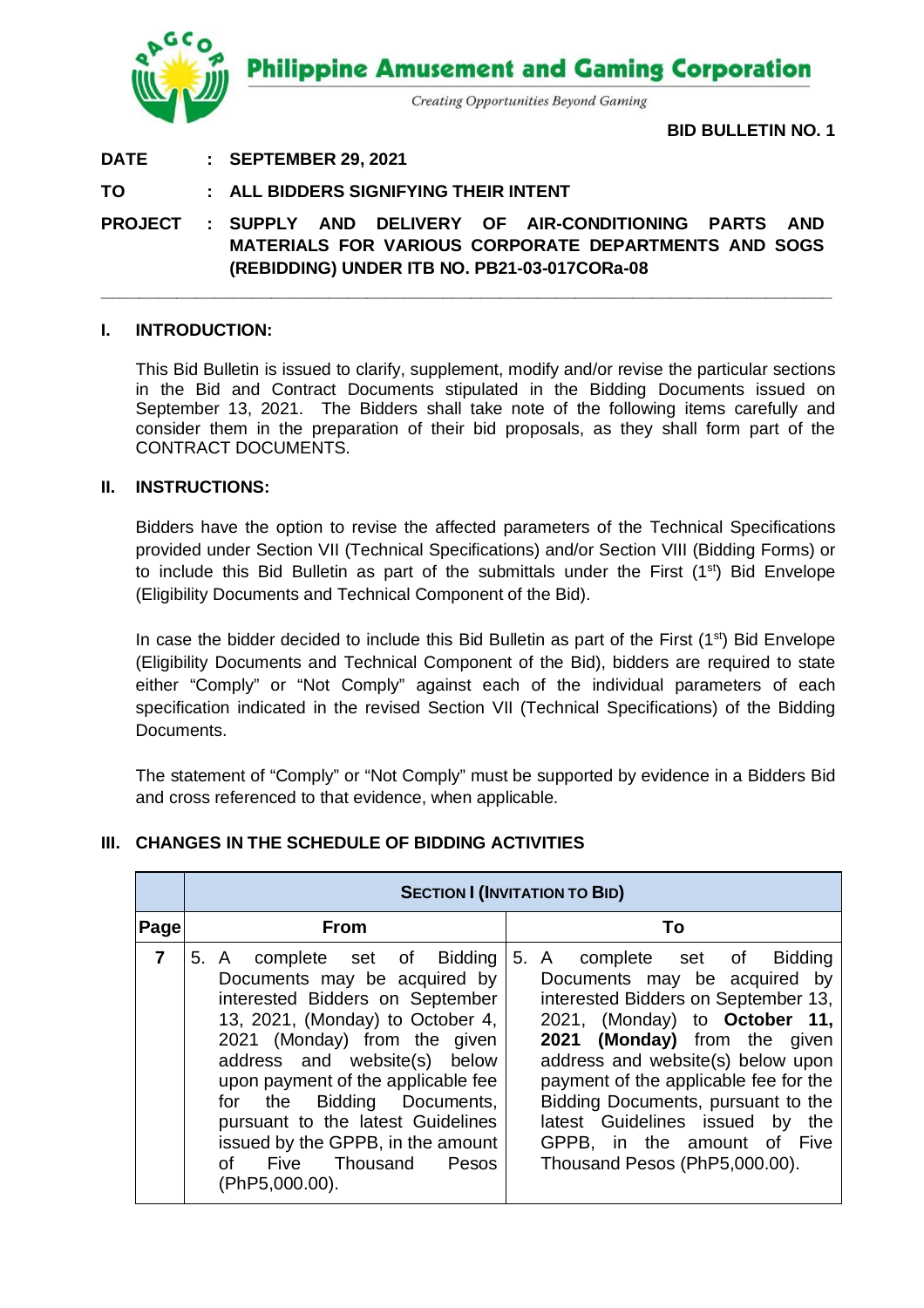| 7. Bids must be duly received by the 7. Bids must be duly received by the<br>BAC Secretariat through manual<br>submission on or before October 4,<br>2021 (Monday), 10:00 a.m. at the<br>Corporate Lounge, Sixth (6th)<br>Floor, PAGCOR Executive Office,<br>New Coast Hotel Manila, 1588<br>M.H. del Pilar Street corner Pedro<br>Gil Street, Malate, Manila. Late<br>bids shall not be accepted. |                                                                                                                                                                                                                                                                                                                                                                                                           |    | BAC Secretariat through manual<br>submission on or before October<br>11, 2021 (Monday), 11:15 a.m. at<br>the Corporate Lounge, Sixth (6th)<br>Floor, PAGCOR Executive Office,<br>New Coast Hotel Manila, 1588 M.H.<br>del Pilar Street corner Pedro Gil<br>Street, Malate, Manila. Late bids<br>shall not be accepted.                                                                  |  |  |  |
|----------------------------------------------------------------------------------------------------------------------------------------------------------------------------------------------------------------------------------------------------------------------------------------------------------------------------------------------------------------------------------------------------|-----------------------------------------------------------------------------------------------------------------------------------------------------------------------------------------------------------------------------------------------------------------------------------------------------------------------------------------------------------------------------------------------------------|----|-----------------------------------------------------------------------------------------------------------------------------------------------------------------------------------------------------------------------------------------------------------------------------------------------------------------------------------------------------------------------------------------|--|--|--|
|                                                                                                                                                                                                                                                                                                                                                                                                    | 9. Bid opening shall be on October 4,<br>2021 (Monday), 10:00 a.m.<br>onwards at the Corporate Lounge,<br>Sixth (6th) Floor, PAGCOR<br><b>Executive Office, New Coast Hotel</b><br>Manila, 1588 M.H. del Pilar Street<br>corner Pedro Gil Street, Malate,<br>Manila. Bids will be opened in the<br>of the control<br>the<br>bidders'<br>presence<br>representatives who choose to<br>attend the activity. | 9. | Bid opening shall be on October 11,<br>2021 (Monday), 11:15<br>a.m.<br>onwards at the Corporate Lounge,<br>Sixth (6th) Floor, PAGCOR<br>Executive Office, New Coast Hotel<br>Manila, 1588 M.H. del Pilar Street<br>corner Pedro Gil Street, Malate,<br>Manila. Bids will be opened in the<br>presence of<br>the<br>bidders'<br>representatives who choose<br>to<br>attend the activity. |  |  |  |

# **IV. CLARIFICATIONS/REVISIONS IN THE BIDDING DOCUMENTS**

Please be informed of the following clarifications and/or changes on some provisions of the Bidding Documents:

| <b>SECTION VII - TECHNICAL SPECIFICATIONS (Page 28)</b><br>SECTION IX - BIDDING FORMS Page (43 and Page 47)<br><b>DRAFT PURCHASE CONTRACT (Page 51)</b> |                                                                                                                                            |             |                                                                                                                                                              |             |                                             | Please indicate<br>whether "Comply" or<br>"Not Comply"<br>*Bidders should<br>likewise indicate the<br>"BRAND" to be<br>offered |  |
|---------------------------------------------------------------------------------------------------------------------------------------------------------|--------------------------------------------------------------------------------------------------------------------------------------------|-------------|--------------------------------------------------------------------------------------------------------------------------------------------------------------|-------------|---------------------------------------------|--------------------------------------------------------------------------------------------------------------------------------|--|
| ltem<br>No.                                                                                                                                             | From                                                                                                                                       | <b>UOM</b>  | To                                                                                                                                                           | <b>UOM</b>  | <b>Statement</b><br>of<br><b>Compliance</b> | <b>Brand</b><br><b>Name</b>                                                                                                    |  |
| 23                                                                                                                                                      | <b>Item Description</b><br>COMPRESSOR, AIRCON,<br>3TR, 220V/60HZ, 1 PH,<br>ROTARY TYPE,<br>(FOR<br><b>EXISTING</b><br>MATSUSHITA<br>BRAND) | <b>UNIT</b> | <b>Item Description</b><br>COMPRESSOR, AIRCON,<br>3TR, 220V/60HZ, 1 PH,<br>ROTARY TYPE,<br>(FOR<br><b>EXISTING</b><br>MATSUSHITA/ <b>PANASONIC</b><br>BRAND) | <b>UNIT</b> |                                             |                                                                                                                                |  |
| 34                                                                                                                                                      | FAN MOTOR, AIR COOLED<br>CONDENSER UNIT (ACCU)<br><b>FAN</b><br>MOTOR,<br>(FOR                                                             | <b>UNIT</b> | FAN MOTOR, AIR COOLED<br>CONDENSER UNIT (ACCU)<br>MOTOR,<br><b>FAN</b><br>(FOR                                                                               | <b>UNIT</b> |                                             |                                                                                                                                |  |

**Page 2 of 3**

- SUPPLY AND DELIVERY OF AIR-CONDITIONING PARTS AND MATERIALS FOR VARIOUS CORPORATE DEPARTMENTS AND SOGS (REBIDDING) UNDER ITB NO. PB21-03-017CORA-08